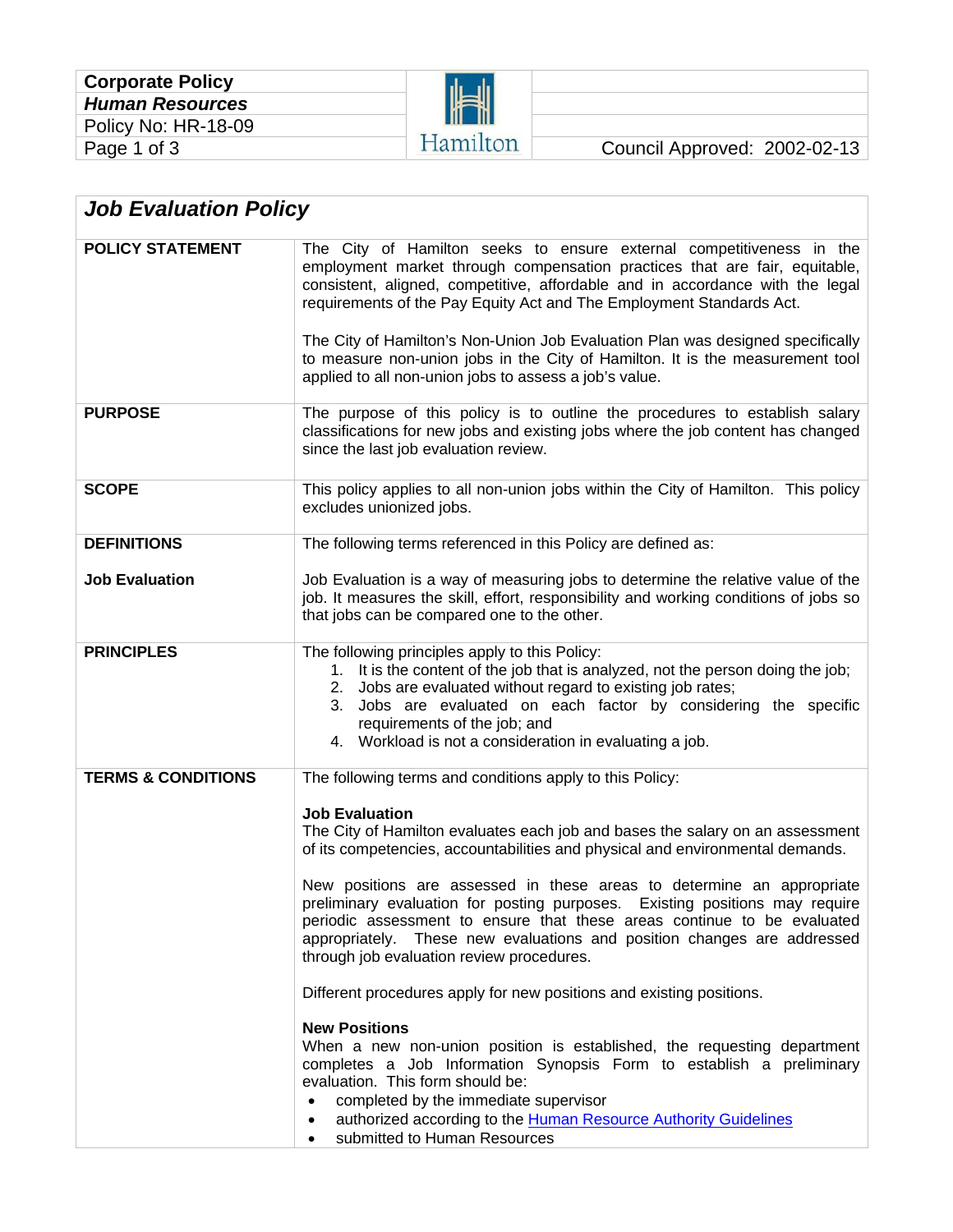| <b>Corporate Policy</b>                        |
|------------------------------------------------|
| <b>Human Resources</b>                         |
| Policy No: HR-18-09                            |
| $D_{0}$ $\alpha$ $\alpha$ , $\alpha$ , $\beta$ |



## Page 2 of 3 Council Approved: 2002-02-13

|                         | Human Resources conducts an assessment of the competencies,<br>accountabilities and physical and environmental demands of the position to<br>establish a preliminary evaluation and salary. This preliminary evaluation and<br>salary is the basis for posting. The posting notes that the salary is based on a<br>preliminary evaluation and is "under review".                                                                                                                |
|-------------------------|---------------------------------------------------------------------------------------------------------------------------------------------------------------------------------------------------------------------------------------------------------------------------------------------------------------------------------------------------------------------------------------------------------------------------------------------------------------------------------|
|                         | The employee, in consultation with his or her supervisor, completes a Job<br>Information Synopsis Form to establish a confirmed evaluation within six<br>months of appointment to the position. This form should be authorized<br>according to the Human Resource Authority guidelines and submitted to Human<br>Resources.                                                                                                                                                     |
|                         | Human Resources conducts an assessment of the competencies,<br>accountabilities, physical and environmental demands of the position to<br>establish the confirmed evaluation and salary. The confirmed evaluation is<br>communicated to the requesting department and the employee.                                                                                                                                                                                             |
|                         | Salary adjustments are made according to the Salary Administration Policy.                                                                                                                                                                                                                                                                                                                                                                                                      |
|                         | <b>Existing Positions</b><br>When the department and an employee determine that changes have occurred<br>in the competencies, accountabilities and/or physical and environmental<br>demands of a position the employee, in consultation with his or her supervisor,<br>completes a new Job Information Synopsis Form. The Job Information<br>Synopsis Form is reviewed and authorized according to the Human Resource<br>Authority guidelines and submitted to Human Resources. |
|                         | Human<br>conducts<br>Resources<br>an<br>assessment of the<br>competencies,<br>accountabilities, physical and environmental demands of the position to either<br>confirm the current evaluation and salary or establish an updated evaluation<br>and salary. The results of the evaluation are communicated to the Department<br>and the employee.                                                                                                                               |
|                         | If the evaluation would result in an adjustment of more than one salary band, re-<br>posting the position, as a new position, may be required. This decision will be<br>made in consultation between the Department Head and the Executive Director<br>of Human Resources.                                                                                                                                                                                                      |
|                         | Salary adjustments are made according to the Salary Administration Policy as<br>appropriate.                                                                                                                                                                                                                                                                                                                                                                                    |
|                         | <b>Part Time Wage Rates</b><br>The City of Hamilton recognizes the efforts and skills brought by part-time<br>employees and establishes part-time non-union wage rates through an<br>evaluation of the skill, effort, working conditions and responsibilities of the<br>position.                                                                                                                                                                                               |
|                         | Part-time hourly wage rates are equivalent to the hourly rates of comparable<br>full-time positions where appropriate.                                                                                                                                                                                                                                                                                                                                                          |
| <b>RESPONSIBILITIES</b> | The following positions and/or departments are responsible for fulfilling the<br>responsibilities detailed in this Policy as follows:                                                                                                                                                                                                                                                                                                                                           |
|                         | Management needs to ensure that job evaluation documentation is accurate and<br>reflects the scope of job duties at a fully proficient level.                                                                                                                                                                                                                                                                                                                                   |